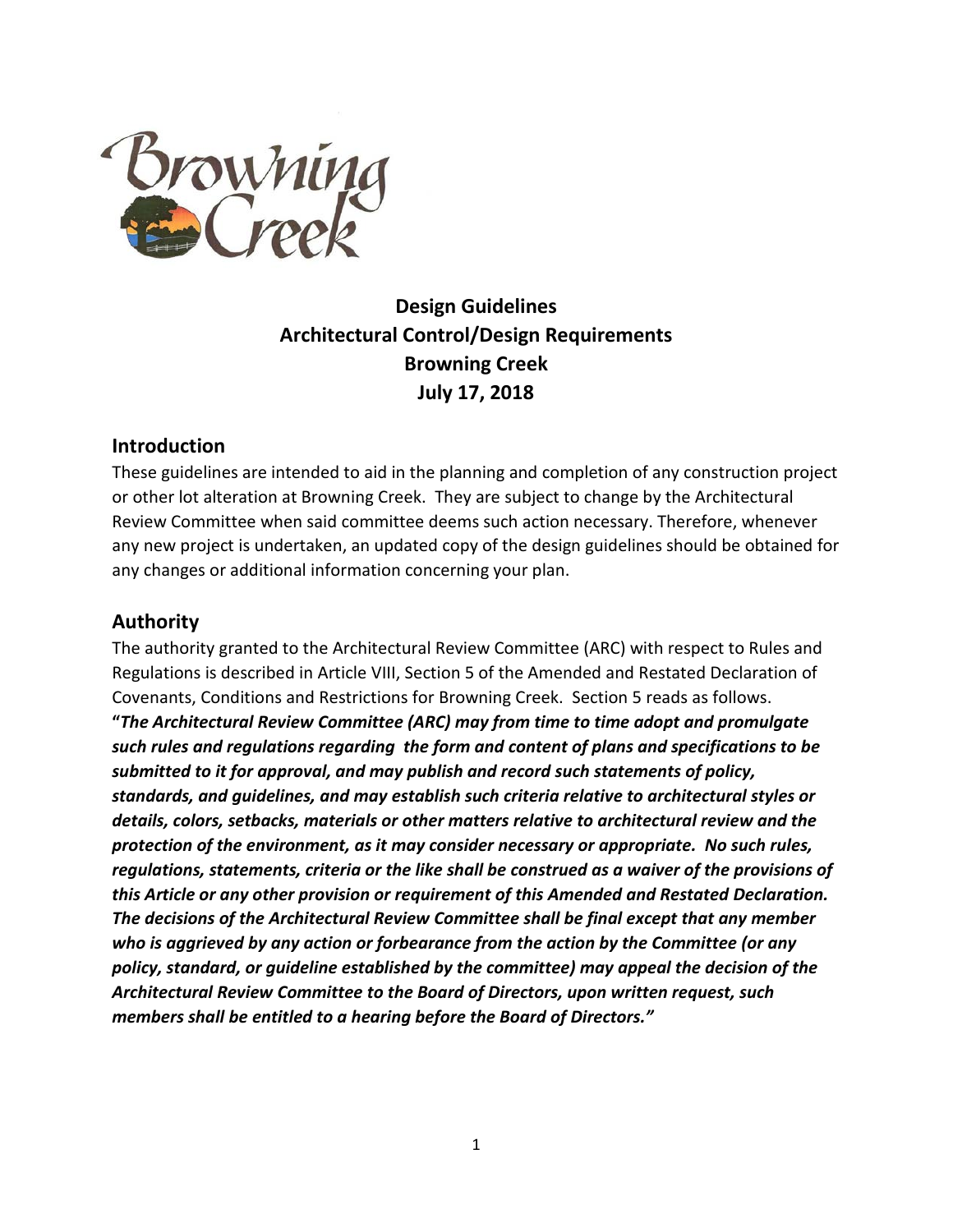#### **Architectural Review Process**

The Architectural Review Committee will review all design and plans for construction for consideration of primary site design issues, sensitivity to special landscape potential of the area, Excellence in architectural design. The Architectural Design Guidelines have been established to provide property owner, designers and contractors with a set of parameters for the preparation of their drawings and specifications.

## **Architectural Review Committee**

Browning Creek is designed to be a unique community of single-family homes and garden homes. The power to approve or disapprove individual building plans is the responsibility of the Architectural Review Committee. The Committee does not seek to restrict individual creativity or preferences, but rather to maintain within the overall community the aesthetic relationships of the building to site and building to building. As the community matures, these prime relationships will become increasingly important aspects requiring resolution through the design process. Prior to the commencement of any construction activity of any type on any residential lot, an application for approval of such work must be submitted by the property owner or their respective agent to the Architectural Review Committee. Approval by the Committee must be received prior to the start of tree removal, grading or construction. All applications for approvals shall be sent to the Architectural Review Committee.

## **Pre-Application Research**

It is the responsibility of the lot owner to a acquaint his or her contractor, agents, and building team with the Architectural Review Committee and the Declaration of the Amended and Restated Declaration of Covenants, Conditions and Restrictions for Browning Creek.

## **Procedural Project Flow Chart**

See Browning Creek Procedural Flow Chart attached to these Design Guidelines.

## **Application for Project Approval**

See Browning Creek Application for Project Approval attached to these Design Guidelines. This document must be submitted for approval to the Architectural Review Committee. Before the ARC will consider any Application for Project Approval, the owner must be in good standing with the Browning Creek Homeowner's Association and all assessments owed to the Browning Creek Homeowner's Association must be current.

## **Preliminary Design Approval**

Prior to the complete design of improvements requiring approval of the Committee, a preliminary review of the owner's plan shall be conducted to provide further design guidelines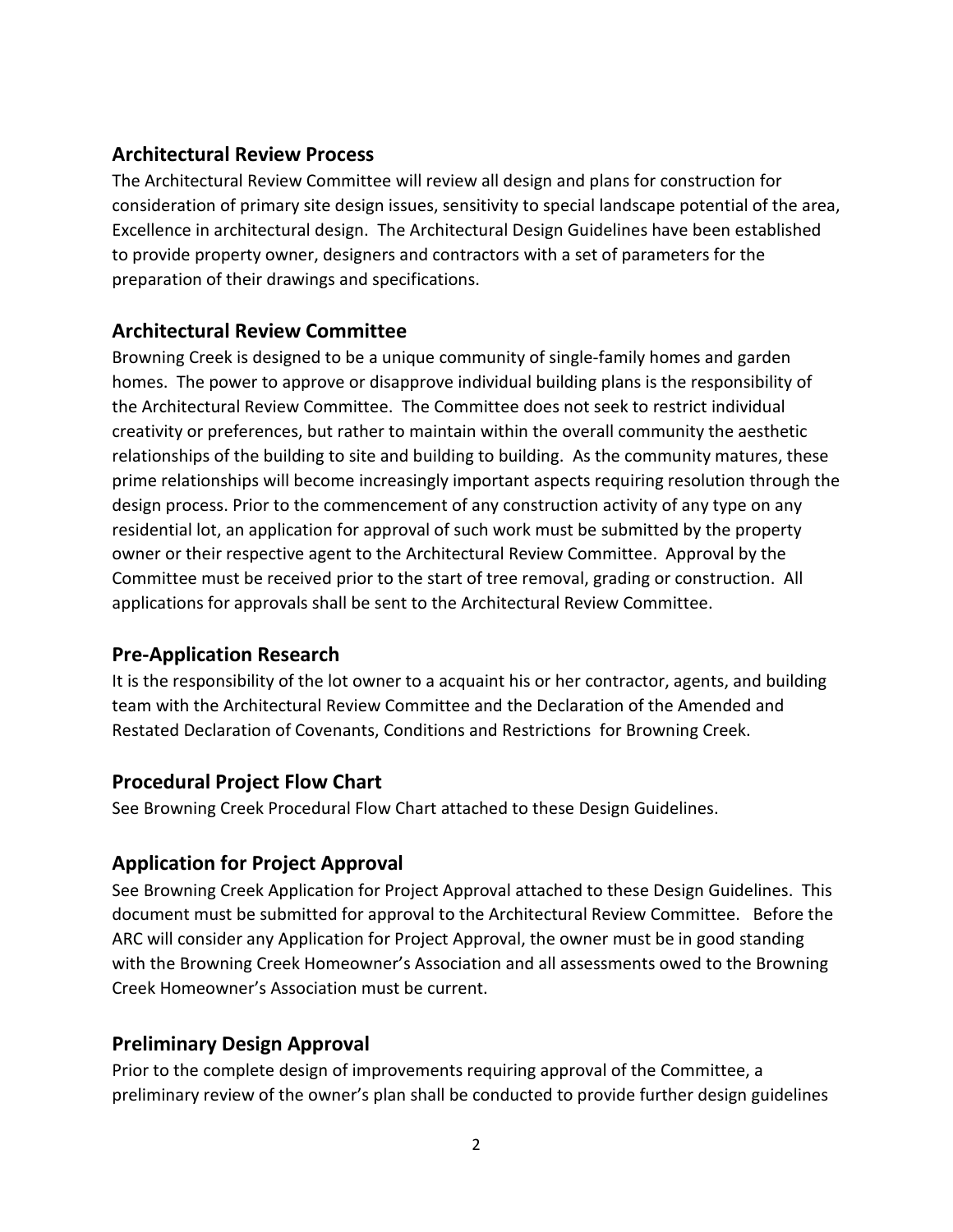and an indication of the designer's conformance with specific design requirements of the Committee.

Together with a completed copy of the application for approval, a PDF (electronic copy) of the following information will be required to be submitted to the Architectural Review Committee. Comments will be returned in a PDF (electronic copy) to the owner.

- 1. Site Plan drawn to scale showing the following:
	- a. All proposed structures, improvements, setbacks, existing trees (trees over 6" caliper measured four feet above natural grade) and natural amenities
	- b. North arrow and scale of 1"=20' or 1"=30'
	- c. Owner's name, present address, email and telephone number
	- d. Designer's name, or Owner's representative's present address and telephone number.
- 2. Grading Plan (preliminary) showing:
	- a. Topographic plan showing contours.
	- b. Contour plan showing cut and fill requirements.
	- c. Retaining wall locations and heights.
- 3. Floor Plans showing overall dimensions and area of structure. Area of heated and cooled area shall be shown. Drawing to be at a scale of  $\frac{1}{4}$ " =1'-0".
- 4. All major elevations front, rear, sides. Drawing to be at a scale of  $\frac{1}{4}$  =1'-0".
- 5. Description of all exterior materials, roof materials and colors (Samples can be provided).
- 6. Photos of the building site.

## **Final Design Approval**

A PDF (electronic copy) of the following information in addition to that required for the preliminary design approval will be required to be submitted to the Committee. The PDF marked approved, will be returned to the Owner upon completion of review.

- 1. Final site plan
- 2. Final grading and improvement plans.
- 3. Final floor plans.
- 4. Final elevations.
- 5. Final plans related to ancillary structures
- 6. Final specifications
- 7. Owner proposed construction schedule
- 8. Final Landscape design and working drawings. Note Landscape drawing shall be submitted to the Committee for approval, within the 60 days from the start of construction.

If construction has not started within 180 days from date of approval of plans the approval of the Architectural Review Committee is null and void and the owner must restart the process.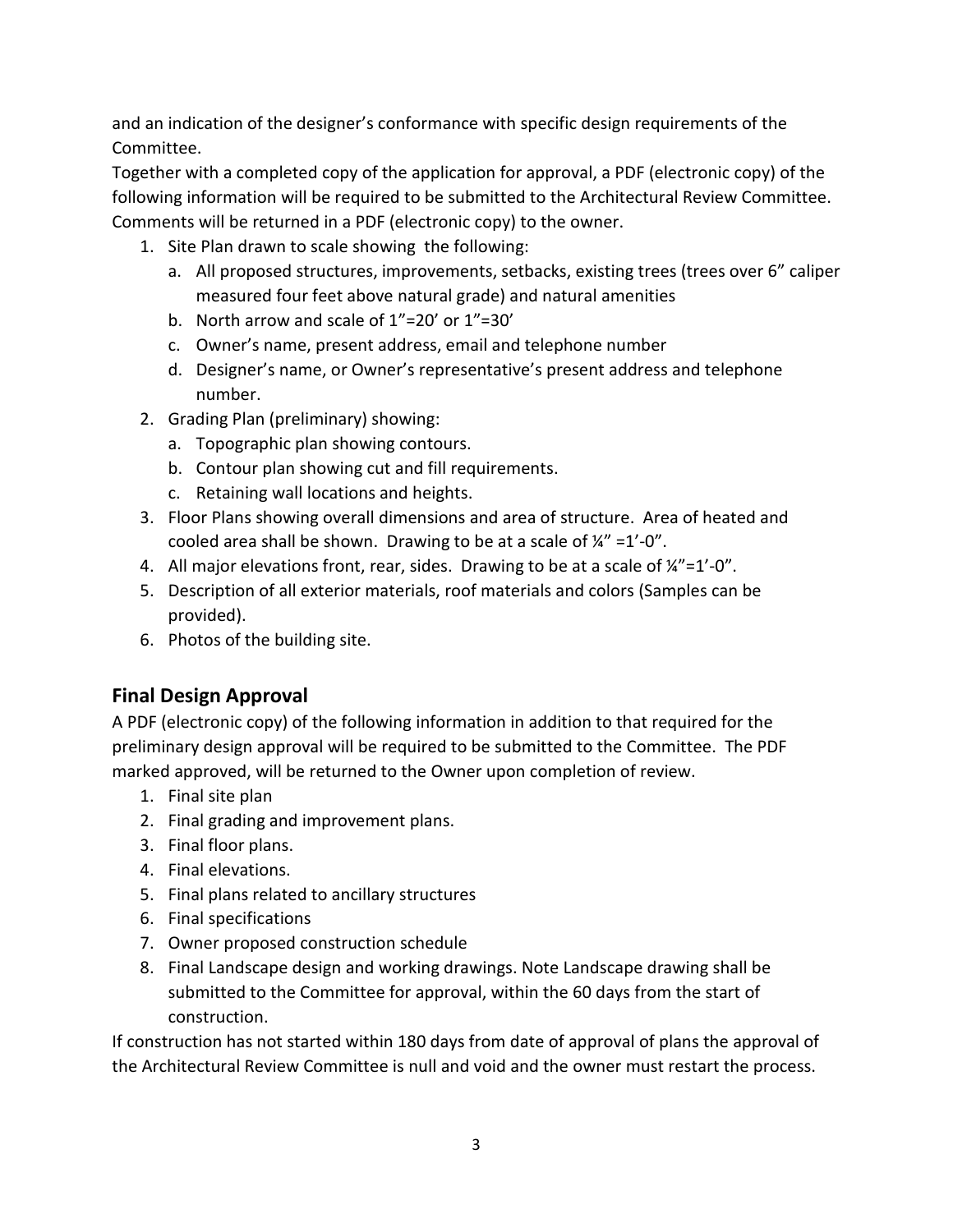## **Deposits**

The owner or contractor before beginning construction shall place a deposit with the Homeowner Association in an amount of \$1,000 as approved by the Board of Directors. The Homeowner Association at the completion of all work and or improvements shall refund \$750 of the deposit, if there is no damage by the owner or his contractors to common areas, private improvements or other lots within the community. Work and improvements shall include landscaping and acceptance by the Architectural Review Committee. All trash and debris shall be disposed of on a timely basis according to the Covenants of Browning Creek.

## **Building Site**

The Architectural Review Committee shall consider each building site independently, but shall give extensive consideration to each individuals plan's impact upon adjacent home sites and view corridors. Care must be taken to locate each structure, whenever possible, so as not to infringe upon view corridors, adjacent structures and home sites, and natural amenities of the area. Consideration in this regard include:

- 1. Physical Terrain of the site
- 2. Views from the project site
- 3. Views to the project site from adjacent lots or lake, if applicable.
- 4. Natural amenities, existing landscaping, existing water and drainage channels.
- 5. Driveway access
- 6. Height of structures.

The owner shall submit photos of the site, to the Architectural Review Committee.

#### **Drainage**

Drainage consideration for individual sites play an important part of the overall ecological balance of the site. Water runoff for each individual building site must be handled by adequately sloping all areas so that runoff can be directed the natural drainage areas or to the storm drainage facilities, and not burden adjacent lots.

## **Design Guidelines**

- 1. Mail Boxes: All mailboxes are standardized by Browning Creek. These can be ordered through Tupelo Hardware, Tupelo, MS. Phone number 662-842-4637. Decals for street numbers on mailboxes are also available Tupelo Hardware, Tupelo, MS.
- 2. Building setbacks: Building set backs are as follows:
	- a. Front set back 35' form edge of right of way.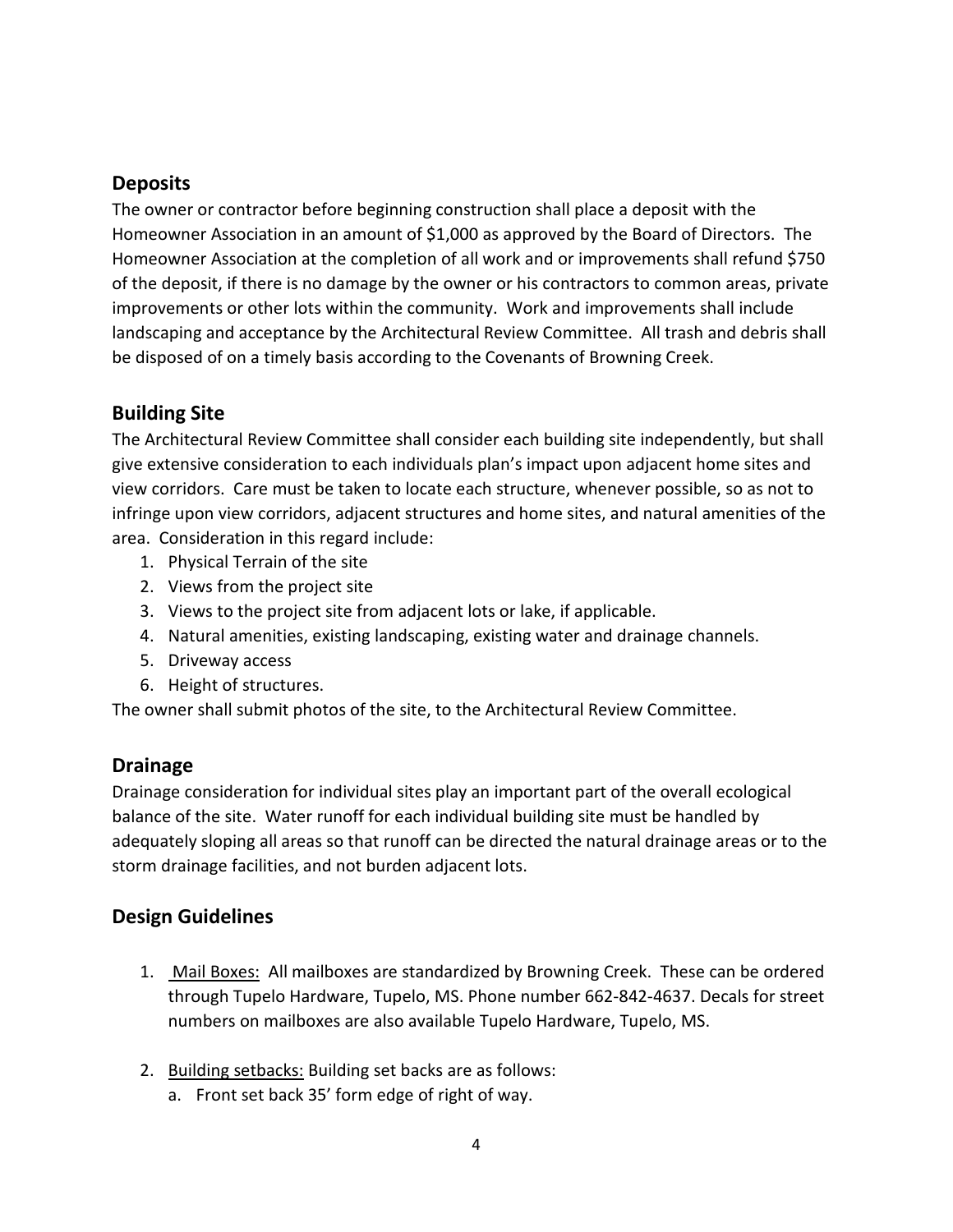- b. Rear set back from edge of Lake 50'.
- c. Side set back 10' from property line.
- d. 20' easement off of and across each side of a lot which is adjacent to a street or right of way.
- e. Driveway setback is 10' from interior lot lines.
- f. For some building lots within the community it may be impossible or inadvisable to develop setback requirements according to the standards due to natural terrain, lot configurations and or proximity of adjacent structures. Therefore the Committee may approve specific deviations to these setbacks which it believes is benefice to a specific home site or to adjacent home sites.
- 3. Minimum Square footage: The minimum square feet of heated and cooled living area to be contained within the main house or residential structure constructed on any Lot in a platted subdivision or in an unplatted area in Browning Creek shall be 2,200 square feet; provided, however, that in Lake Retreats Subdivision, Phases 1, 2, and 3, the minimum square feet of heated and cooled living area to be contained within the main house or residential structure shall be 1,600 square feet. Provided, further, however, that the Architectural Review Committee may grant a variance from these requirements in case of a Lot of inadequate size
- 4. Driveways and Parking: Material for all driveways and or parking areas must be approved by the ARC. Types of materials must be shown on the site plan submitted to the ARC. Gravel parking driveways may be considered on an individual basis.
- 5. Garages: All homes are required to have garages. All homes must have garage doors, either wood or metal doors. Most lots in Browning Creek have been designed with enough width to permit side-loading garages. The Architectural Review Committee will approve front loading garages only where lots are smaller and side garages will not work.

#### 6. Roofs:

- Pitch of roof shall be minimum of 6 in12. Pitch over porches may be lower but must be approved by the ARC.
- Roofing
	- 1. Asphalt shingles shall be minimum 30 year Architectural Style Shingles.
	- 2. Metal Roofing shall be standing seam, color to be approved by ARC.
	- 3. Wood cedar shake roof
	- 4. Select Slate Roof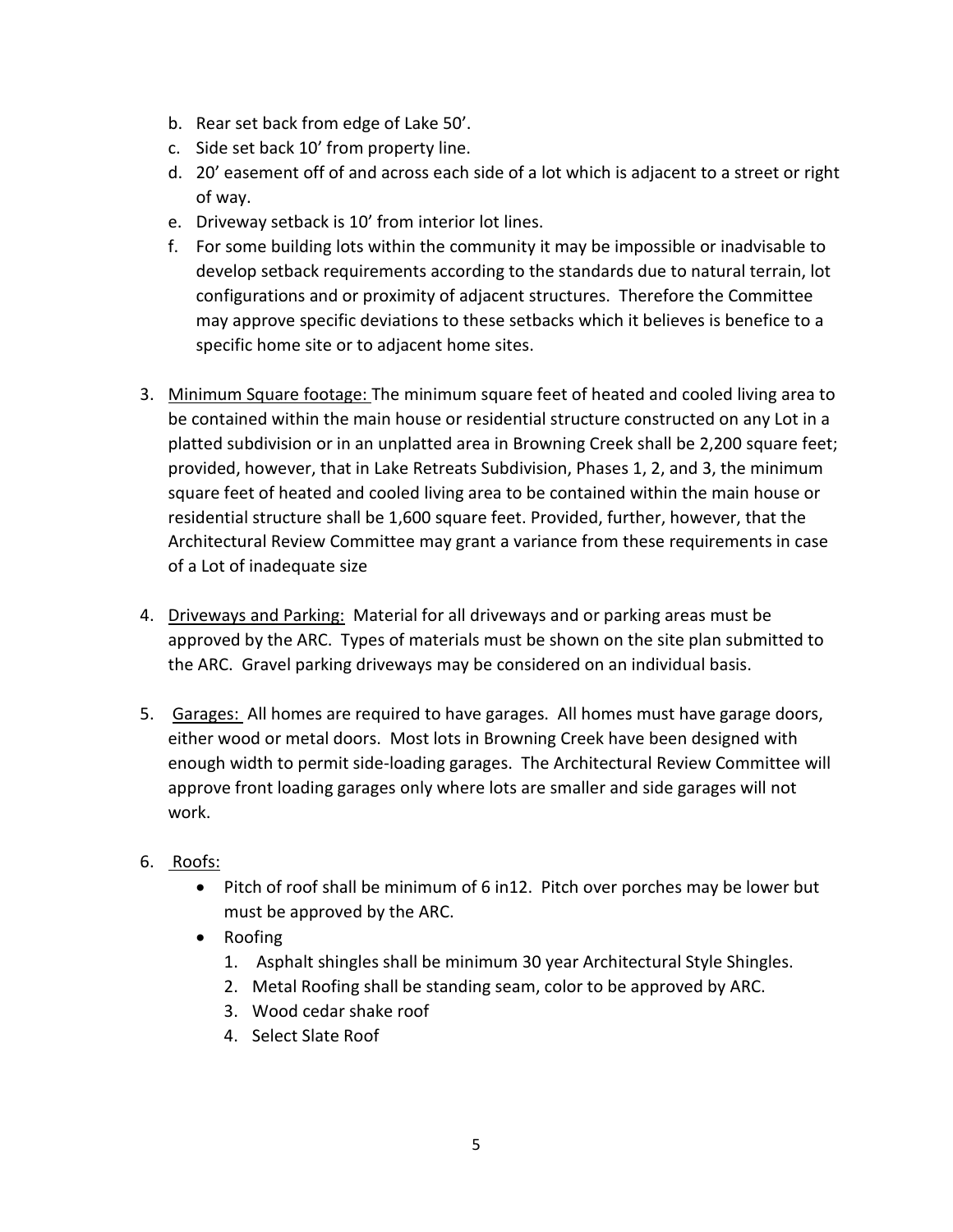#### 7. Exterior Materials:

- Walls
	- 1. Brick, Painted Brick, Parged Brick
	- 2. Hardy Board siding Trim
	- 3. Stucco no EFIS allowed
	- 4. No vinyl siding is allowed except on trim work and soffits.
- Windows
	- 1. Winsor Legend series preferred for streetscape
	- 2. Marvin Wood or clad
	- 3. JELD-WEN Wood or clad
	- 4. Pella wood or clad
	- 5. Weather shield wood or clad
	- 6. Equal windows will be considered.
- 8. Storage Buildings:
	- Storage buildings on concrete slab and need to match style of house, in colors and materials.
	- All storage building on new construction must be show on site plan at time of submitted to ARC.
- 9. Landscaping: Landscaping plans must be submitted within 60 days after construction has begun. Landscape installation must include the entire perimeter of the house, am material list, lighting detail, deck detail and fence detail must be included. These plans are to be submitted in a PDF (electronic copy).
- 10. DSS Location: The location of all DSS TV dishes should be included on all house and landscape plans. Due to the individualistic nature of each house plan, the Architectural Review Committee must approve any dish location, and landscape coverage must be sufficient to hide the dish from both street and Lake.
- 11. Boat Slips And Or Boat Houses: All boat slips and or boathouses shall be located inside the lot waterline. Boathouses shall not exceed 18' in height. Roof overhang from boathouse must be at least 10' from side property line.
- 12. Walls and Fences: Walls and fences should be considered as an extension of the architecture of the residence. They serve to make a transition between the mass of the architecture and the natural forms of the site. All walls and fences should be designed to be compatible with the total surrounding environment and should not block natural views. Fences, walls and hedges should be considered as design elements to enclose and define courtyards, to extend and relate the building forms to the landscape, as well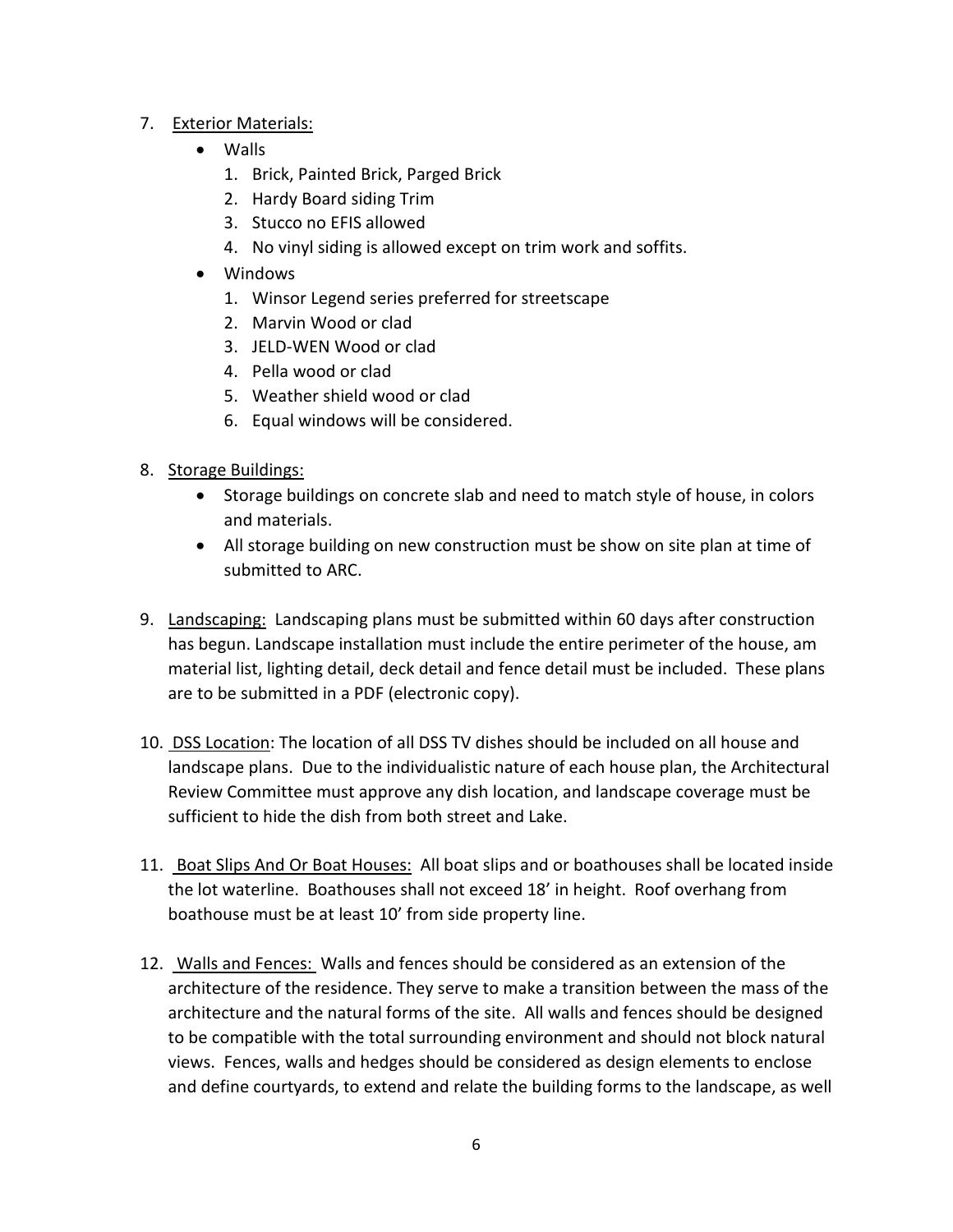as security and privacy elements. All walls and fences must be approved by the Committee prior to their installation.

- 13. Exterior Lighting: Electrical service to lots from the street shall be underground. Exterior pool and landscape lighting must be approved by the Architectural Review Committee prior to installation. All exterior lighting must be approved by the Committee.
- 14. Remodeling and Additions: Remodeling and addition to existing improvements are required to meet the same criteria as new construction. All criteria concerning aesthetics, color, site location, landscape, grading and excavations, roofs, height limit, solar collectors, satellite television dishes, setbacks, lighting, etc., will be of concern to the Architectural Review Committee. An approval from the Committee is required for this work, as it is for new construction.
- 15. Tennis Courts: Tennis courts must be located so that they will not infringe upon view corridors. Courts should be naturally screened from adjacent home sites and wind screens should be kept to moderate heights. Design and color of fencing materials should blend naturally into the surrounding area and plant materials should be added where necessary to soften the visual impact. Surface colors should be restricted to colors such as soft reds and greens and not intrude upon adjoining property. The Architectural Review Committee suggest that the tennis court be setback a minimum of 25' form the property line. An approval from the Committee is required for this work. Lighting must not infringe on adjacent neighbors.
- 16. Pools, Therapy Pools and Spas: The location of swimming pools, therapy pools and spas (including hot tubs) should consider indoor outdoor relationships, setbacks, wind, sun and terrain. The size, shape and siting of swimming pools must be carefully considered to achieve a feeling of compatibility with the surrounding natural and man made element. Pool equipment enclosures must be architecturally related to the house and other structures in its placement, mass and detail. An approval from the Committee is required for this work.

*The design Guidelines noted above are not intended to amend, alter, or supersede the Declaration of Covenants, Conditions and Restrictions for Browning Creek, as recorded in the Chancery Clerk's Office of Oktibbeha County. In the event these guidelines conflict with said declaration, the declaration shall control.*

*No approval of plans and specification, nor these design guidelines shall ever construed as representing or implying that a structure is properly designed. Such approval and standards shall in no event be construed as representing or guaranteeing that any structure will be built*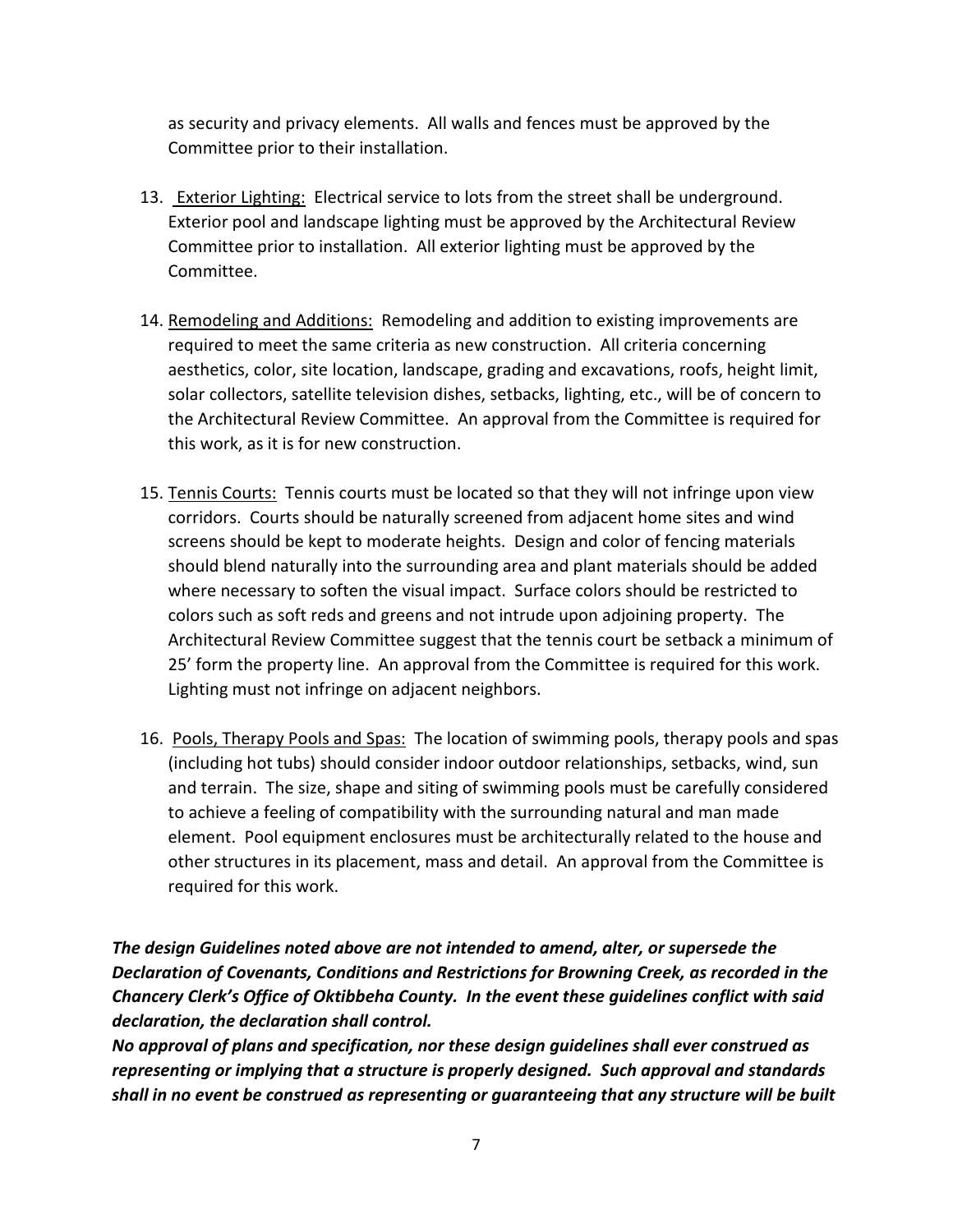#### *in a good workmanlike manner. It is the sole responsibility of the lot owner to make sure that construction meet the criteria of Browning Creek Covenants, design guidelines and the current*

#### **Construction:**

All construction shall be completed within 365 days from start of construction. Work shall not begin until owner has submitted a schedule for duration of construction and paid the construction deposit.

## **General Rues for Owners:**

The following rules shall apply to all Browning Creek Owners.

- 1. No building, fence, wall, pool, or other structure shall be commenced, erected, placed, altered, or maintained upon the Property, nor shall any exterior addition to or change or alteration therein be made until the proposed plans and specifications showing the nature, kind, shape, height, materials, exterior color or finish, plot plan showing the proposed location of such building or structure, drives and parking areas, landscape plan, and construction schedule shall have been submitted to and approved in writing by the Architectural Review Committee designated by the Board of Directors.
- 2. No alteration in the exterior appearance of any building or structure shall be made without like approval from the Architectural Review Committee.
- 3. Refusal of approval of plans, specifications, or location may be based by the Architectural Review Committee upon any ground, including purely aesthetic considerations, so long as they are not arbitrary and capricious.
- 4. Building locations on waterfront Lots are set forth in Section 3 of Article IX. The Architectural Review Committee shall establish the location of and the size of all buildings to be constructed on all zero Lot line Lots and on all patio and cluster Lots.
- 5. Each Dwelling constructed on a Lot in Browning Creek is encouraged be built in accordance with the standards and specifications of 4-County Electric Power Association's "Power Plus" program, as now in existence or hereafter amended; it being the intention of the Association that Browning Creek be primarily an "all electric" development. Any and all propane tanks must be buried in a location approved by the Architectural Review Committee.
- 6. The topography of the Property shall not be altered by removal, reduction, excavation, filling, or any other means without the prior written approval of the Architectural Review Committee. Written approval will be granted for the minimum amount of earth movement required in plans and specifications approved pursuant to the provisions of the Amended and Restated Declaration.
- 7. No trees or shrubs with a diameter of six inches or more may be removed from a Lot prior to the building of a new home thereon without the written approval of the Architectural Review Committee. Approval for the removal of trees located within the proposed site for the main dwelling, accessory building, or within ten (10) feet of the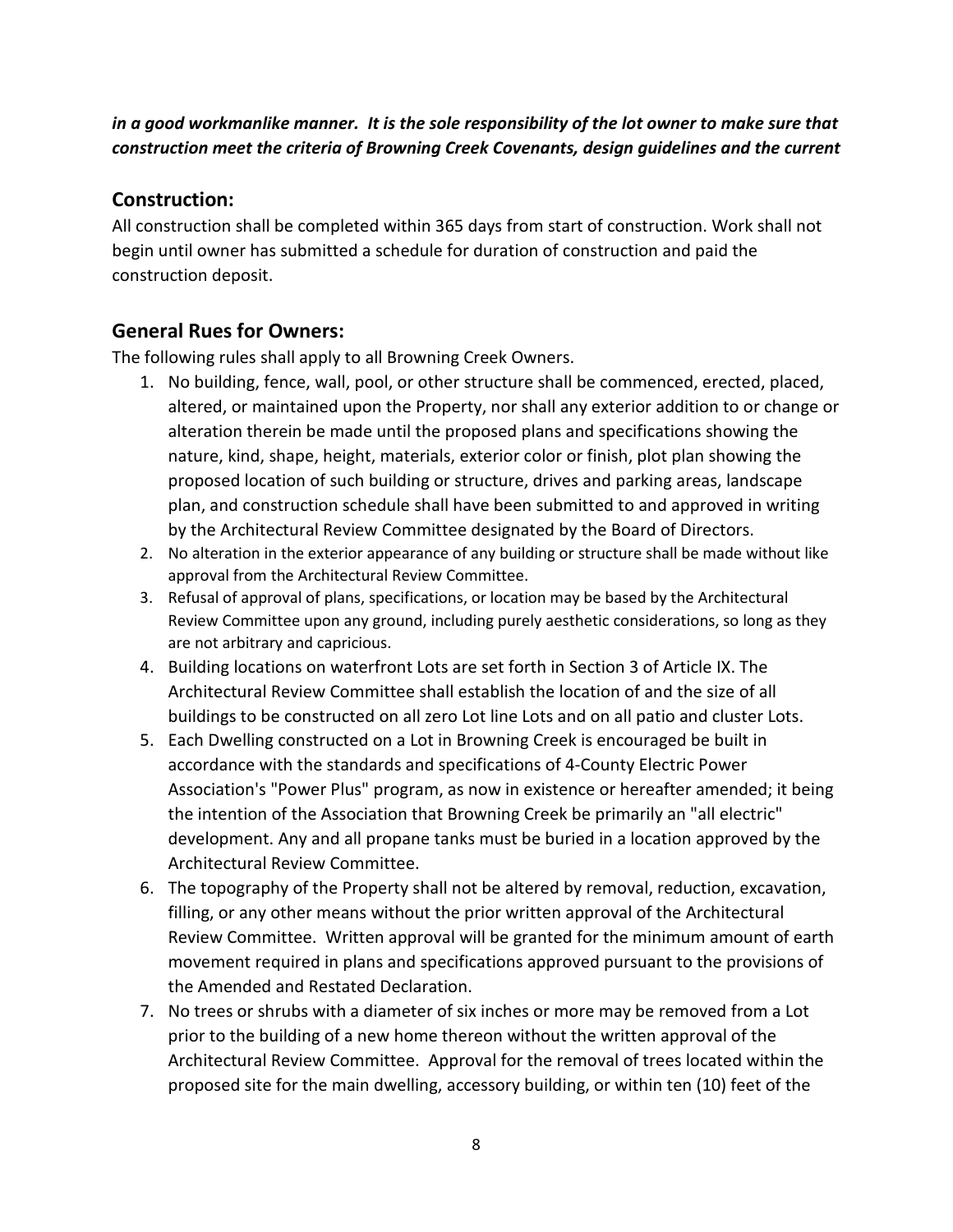approved site for such building( s) will be granted unless such removal will substantially decrease the beauty of the Property.

- 8. To secure the natural beauty of the Property, the Architectural Review Committee may promulgate and amend from time to time rules and regulations, which will govern activities, which may, in its judgment, be environmental hazards, such as the application of fertilizers, pesticides, or other chemicals. Failure of any Property Owner or tenant of Property in Browning Creek to comply with the requirements of such rules and regulations shall constitute a breach of this Amended and Restated Declaration.
- 9. To prevent excessive "run" or drainage from any Lots, the Board of Directors and/or the Architectural Review Committee shall have the right to establish a maximum percentage of Property which may be covered by a building, patio, driveway, or other structures. In the establishment of such maximum percentage, the Board of Directors and/or the Architectural Review Committee shall consider topography, percolation rate of the soil, soil types and conditions, vegetation cover, and other relevant environmental factors. The said right or any other right held by the Board of Directors and/or the Architectural Review Committee shall not be construed, however, to be an obligation of the Board of Directors and/or the Architectural Review Committee and/or the Association to take any action.
- 10. To preserve the natural character of Browning Creek, there is hereby established construction and clearing restrictions on all properties which front on the lake, and that portion of the Property comprising the lake, swamp, and flooded area (hereinafter collectively referred to as "lake") shall be preserved substantially in its present natural state except for moderate clearing for view and breeze, as approved by the Architectural Review Committee. Notwithstanding the foregoing, the Association, together with its successors and assigns, shall have the right to exempt properties from said construction and clearing restrictions in those cases where the Architectural Review Committee, in its discretion, determines, in a manner neither arbitrary nor capricious, that such exemption will not materially lessen the natural appearances and scenic beauty of the lake or determines that such exemption is necessary to protect the shoreline from erosion or from pollution.
- 11. Except for buildings constructed on zero Lot line Lots and patio and cluster Lots, no house sites, no building or other structure shall be constructed or maintained on any Property within fifty (50) feet of the lake, and no parking areas designated to accommodate more than two automobiles shall be constructed or maintained on any Property within seventy-five (75) feet of the lake with the exception of boathouses constructed and approved by the Architectural Review Committee.
- 12. In Common Areas and Green Space, no building or other structures shall be constructed or maintained within twenty (20) feet of the lake, and no parking areas designated to accommodate more than two automobiles shall be constructed or maintained within forty (40) feet of the lake, except for boathouses and recreational facilities constructed by the Association and/or approved by the Architectural Review Committee.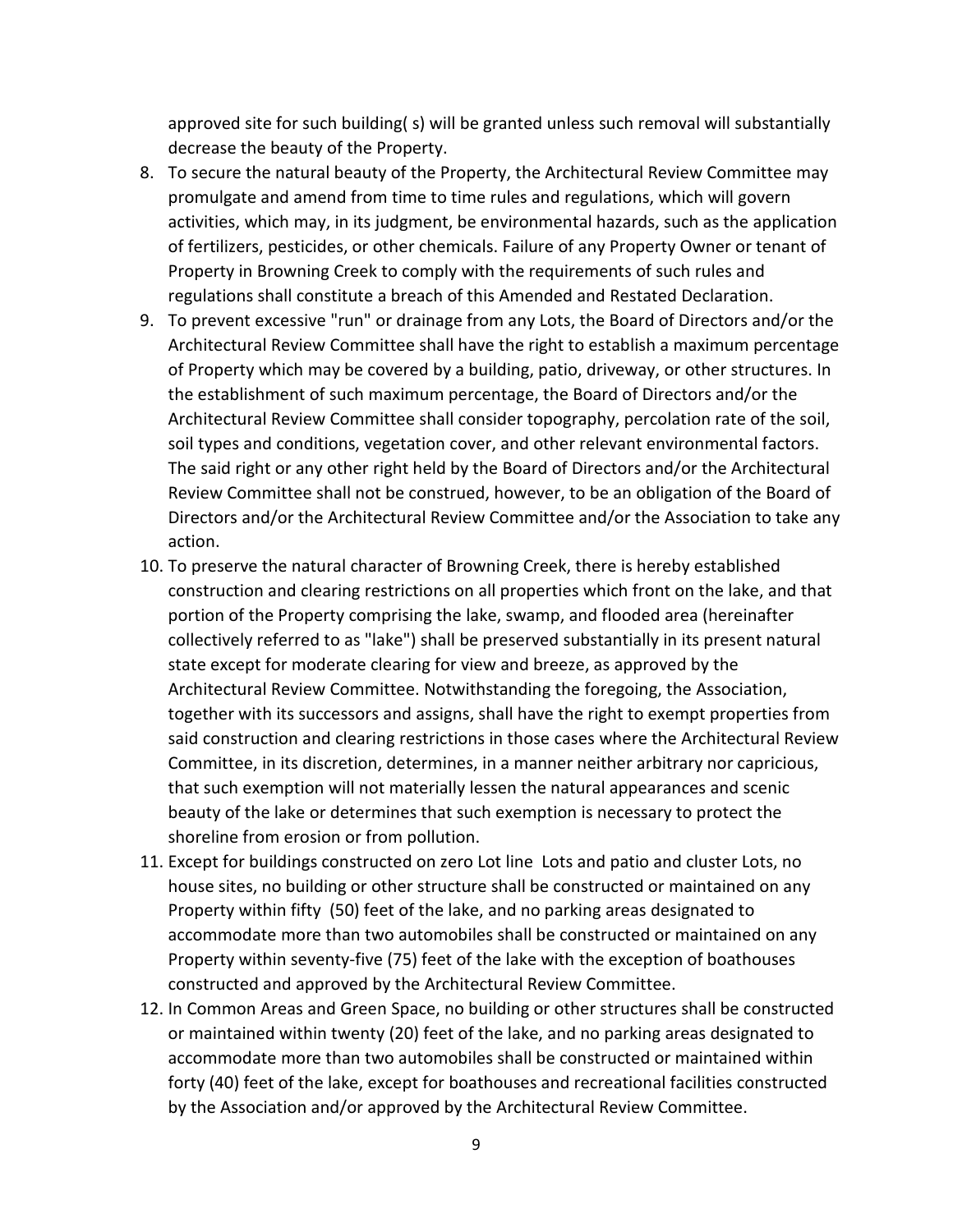- 13. All boat houses and piers shall be constructed in accordance with the design and building criteria adopted by the Architectural Review Committee, and the location and extension of same into the lake shall be approved by the Architectural Review Committee prior to commencement of construction; provided however, that all piers and docks shall be constructed within the extended boundaries of the side Lot lines, and that, in no event, shall any structure extend into the lake more than twenty-two (22) feet from the existing natural water line of the Lot.
- 14. The Owner of a waterfront Lot shall maintain the shoreline of that Lot according to the shoreline stabilization criteria adopted by the Architectural Review Committee or such other plan as may be submitted by the Owner and approved by the Architectural Review Committee.
- 15. In the event such Owner of a waterfront Lot shall fail to maintain the shoreline thereof as required, the Association shall have the option, but not the obligation, to stabilize said shoreline in accordance with the shoreline stabilization criteria adopted by the Architectural Review Committee and charge the cost of said work to the Property Owner as a special assessment against that Owner 's Lot.
- 16. No chain-link fences shall be permitted within the development unless approved by the Architectural Review Committee.
- 17. No projections of any type shall be placed or permitted above the roof of any improvement except approved chimneys or vents or other objects as may be approved by the Architectural Review Committee.
- 18. Each Property Owner, except those owning a Lot in Lake Retreats Subdivision, Phases 1, 2, and 3, shall provide a screened area to serve as a service yard and an area in which garbage receptacles or similar storage receptacles, electric and gas meters, air conditioning equipment, and other unsightly objects must be placed or stored in order to conceal them from view from the road and adjacent properties. Plans for such screened area delineating the size, design, texture, appearance, and location must be approved by the Architectural Review Committee prior to construction.
- 19. Except for uniform mail boxes and house numbers approved by the Architectural Review Committee and such signs as may be required by legal proceedings, no signs, advertising, or ornaments of any kind shall be maintained or permitted within any windows, on the exterior of any windows located within the development or elsewhere or any portion of the Property by anyone, except with the written approval of the Board of Directors of the Association.
- 20. No tent, trailer, barn, storage building, or other similar outbuilding or structure, other than a boathouse on lakefront Lots, shall be placed on any Lot or on any other area at any time, either temporarily or permanently, without prior approval of the Architectural Review Committee.
- 21. Any storage building added to any Lot after January 1, 2016, shall be constructed on a concrete slab, with exterior materials and roofing being of the same materials as the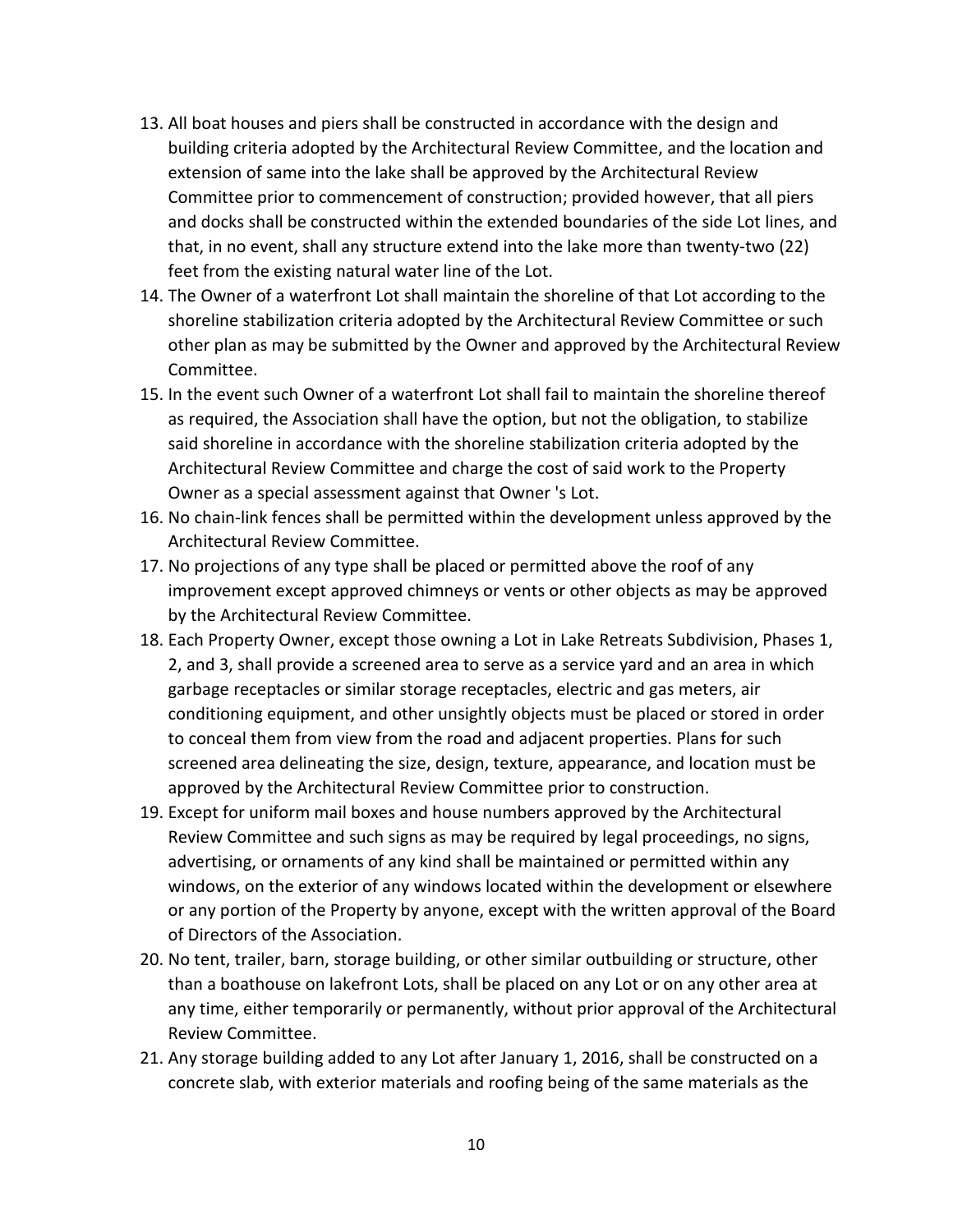home on that Lot, and with paint being of the same colors as those of the home on that Lot.

- 22. Each Owner shall provide for parking for at least two automobiles for each Lot owned. All automobiles owned or used by Owners or occupants other than temporary guest and visitors shall, as far as possible, be parked in enclosures which screen the automobile from street view.
- 23. No television antenna, satellite dish (unless located on the row of a dwelling in a location thereof approved by the Board of Directors) , radio receiver, or similar device shall be attached to or installed on any portion of the Property, unless contained entirely within the interior of a building or other structure, nor shall radio or television signals or any other form of electromagnetic radiation be permitted to originate from any Lot which may unreasonably interfere with reception or other signals within the Property.
- 24. The design and location of landscape lighting fixtures shall be subject to the approval of the Architectural Review Committee. Neither these nor any other illumination devices, including but not limited to Christmas ornaments, shall be located anywhere on the structure or grounds of any Lot in such a manner as to adversely illuminate or affect the nighttime environment of any adjoining Property.
- 25. No animals, water fowl, livestock, or poultry of any kind, shall be raised, bred, kept, staked, or pastured on any Lot, or in the Common Area, except dogs, cats, birds, or other household pets which shall be kept and maintained in accordance with the rules and regulations adopted from time to time by the Board of Directors; provided, however, that horses may be kept on a Lot if approval therefor is obtained from the Board of Directors. If any permitted household pet leaves the Lot of its Owner, the pet shall be on a leash.
- 26. No Lot less than five (5) acres in size shall hereafter be subdivided or its boundary lines changed, except that a Lot consisting of two or more Lots previously combined may be subdivided into the originally platted Lots and upon the terms and as provided in the following Section 12 regardless of the combined Lot size. So long as the Association or its successors and assigns owns any Lots subject to the Amended and Restated Declaration, however, the Association, together with its successors and assigns, shall have, and is hereby expressly granted or reserved, the right to replat any such Lot or Lots owned by it, as shown on the recorded plat or recorded map of any subdivision within Browning Creek, and to take such other steps as are reasonably necessary to make such replatted Lot suitable and fit as a building site, including, but not limited to, the relocation of easements, walkways, rights of ways, and other amenities to conform to the new boundaries of said replatted Lots. Hereafter, the provisions of this Section 11 shall not prohibit the combining of two or more adjacent Lots into one larger Lot or making two Lots out of three or more adjacent Lots; provided, however, that adjacent Lots having the same owner may hereafter be combined into one Lot only upon the express approval of the Board of Directors; and provided, further, however, that the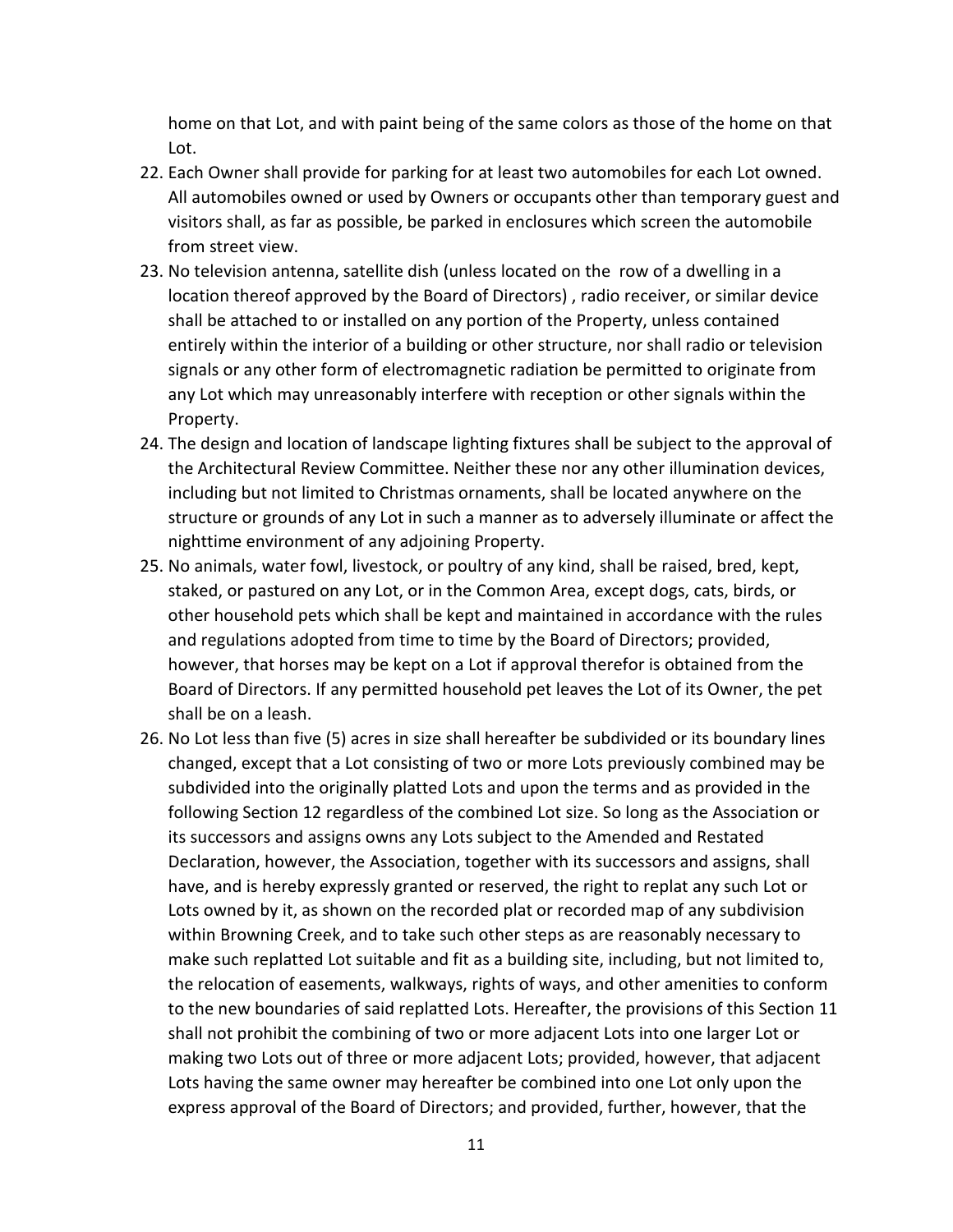owner of combined adjacent Lots must pay annual assessments, road assessments, and special assessments on each of the combined Lots.

- 27. Except as herein provided, no water wells shall be permitted on any Lot, and no plans and specifications for such water wells shall be approved by the Architectural Review Committee unless such plans and specifications provide that the Lot will be served by the community water and sewer system serving the Property.
- 28. A Lot containing one (1) or more acres, may have an individual sewer treatment system, provided that such system is approved by and is in compliance with all rules and regulations of all federal, state, county, and local authorities having jurisdiction over the use of such system, and further provided that the use thereof is approved by the Architectural Review Committee.

## **General Rules for Contractors and Service Personnel**

The following rules shall apply to all Browning Creek owners, contractors and service personnel while on the premises of Browning Creek.

- 1. **NO** construction shall begin until the construction deposit has been paid to the Browning Creek Homeowners Association.
- 2. No material or equipment deliveries are allowed thought the main Oktoc Road entrance. All material and equipment deliveries are required to enter through the Robinson Road entrance.
- 3. All construction traffic is required to enter through the Robinson Road entrances.
- 4. Contractors are required to keep their job sites as neat and clean as possible. Trash and discarded materials will be removed daily. All trash stockpiled for removal shall be located on street side of lot until removed. There will be no stockpiling or dumping on adjacent lots or on streets. Trash not removed will be removed and owner will be billed for the removal.
- 5. Contractors will use on the utilities provided on the immediate lot upon which they are building.
- 6. Any damage to roads, drainage inlets, street lights, street markers, mailboxes, wall, etc. will be repaired by Browning Creek and such cost for this repair shall be billed to the responsible lot owner or contractor, or taken from the damage deposit.
- 7. The established speed limit within the community is 25 miles per hour for construction vehicles including light trucks and automobiles. This speed limit must be adhered to.
- 8. There will be no washing of any truck on the streets. Any concrete delivery truck washed out must be on the construction site.
- 9. Operators of vehicles are required to see that they do not spill any damaging materials while within the community; and, if spillage of load occurs, operators are responsible for cleaning it up. Cost for cleanups done by Browning Creek will be billed to the responsible party, or taken from the damage deposit.